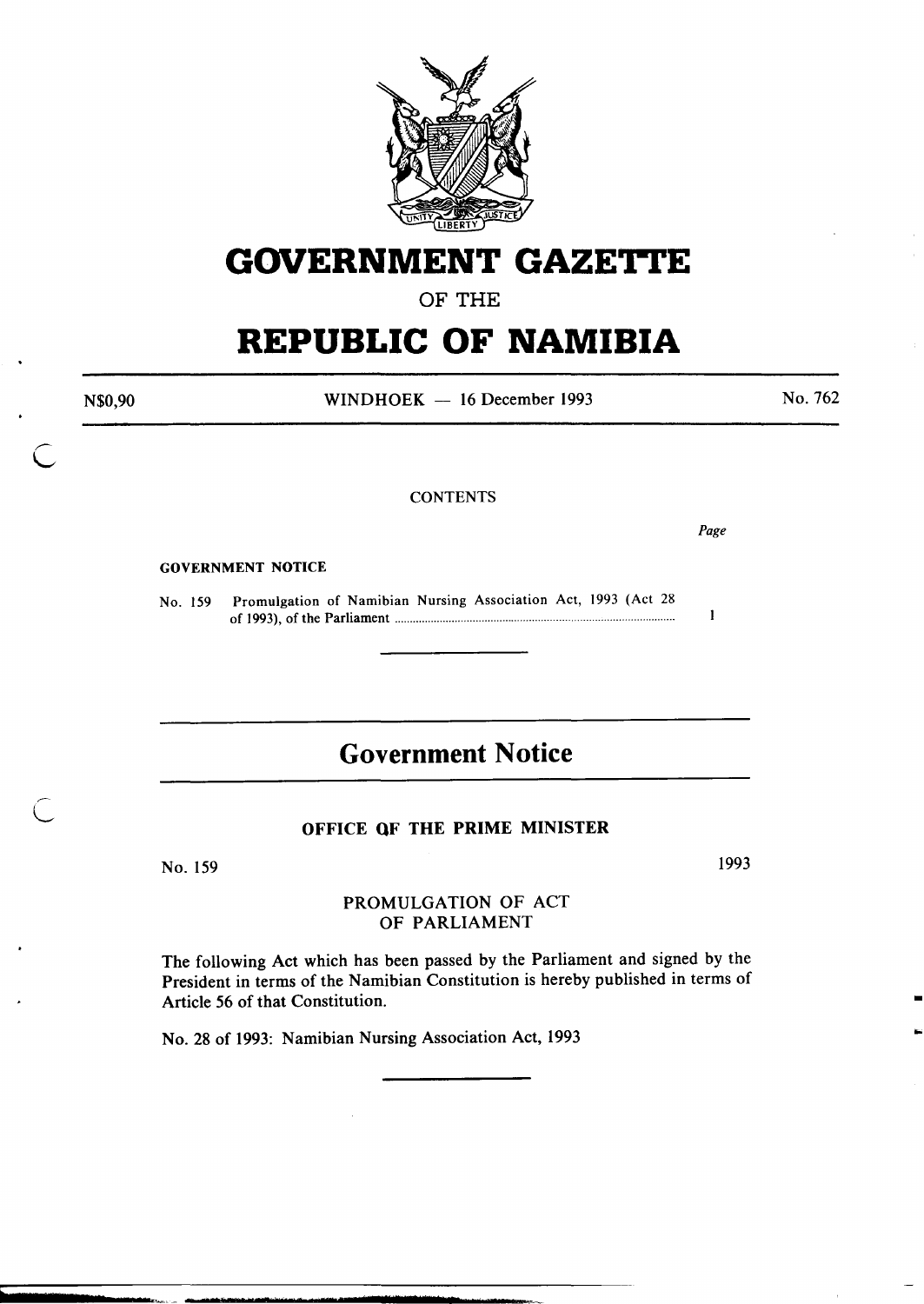## Act No. 28, 1993 NAMIBIAN NURSING ASSOCIATION ACT, 1993

## ACT

#### To provide for a nursing association for Namibia and a management to control its affairs; to define its powers; and to provide for incidental matters.

*(Signed by the President on 26 November 1993)* 

BE IT ENACTED by the Parliament of the Republic of Namibia, as follows:-

Definitions.

1. In this Act, unless the context indicates otherwise -

"Association" means the Namibia Nursing Association established by section 2;

"branch" means a branch of the Association established under section 7(1);

"group" means a group established within a branch under section 7(2);

"management" means the management of the Association referred to in section 6;

"midwife" includes an accoucher;

"prescribed" means prescribed by rules;

"this Act" includes the rules made or deemed to be made under this Act.

•

Establishment of Association.

2. (1) There is hereby established an association to be known as the Namibia Nursing Association.

(2) The Association shall be a juristic person.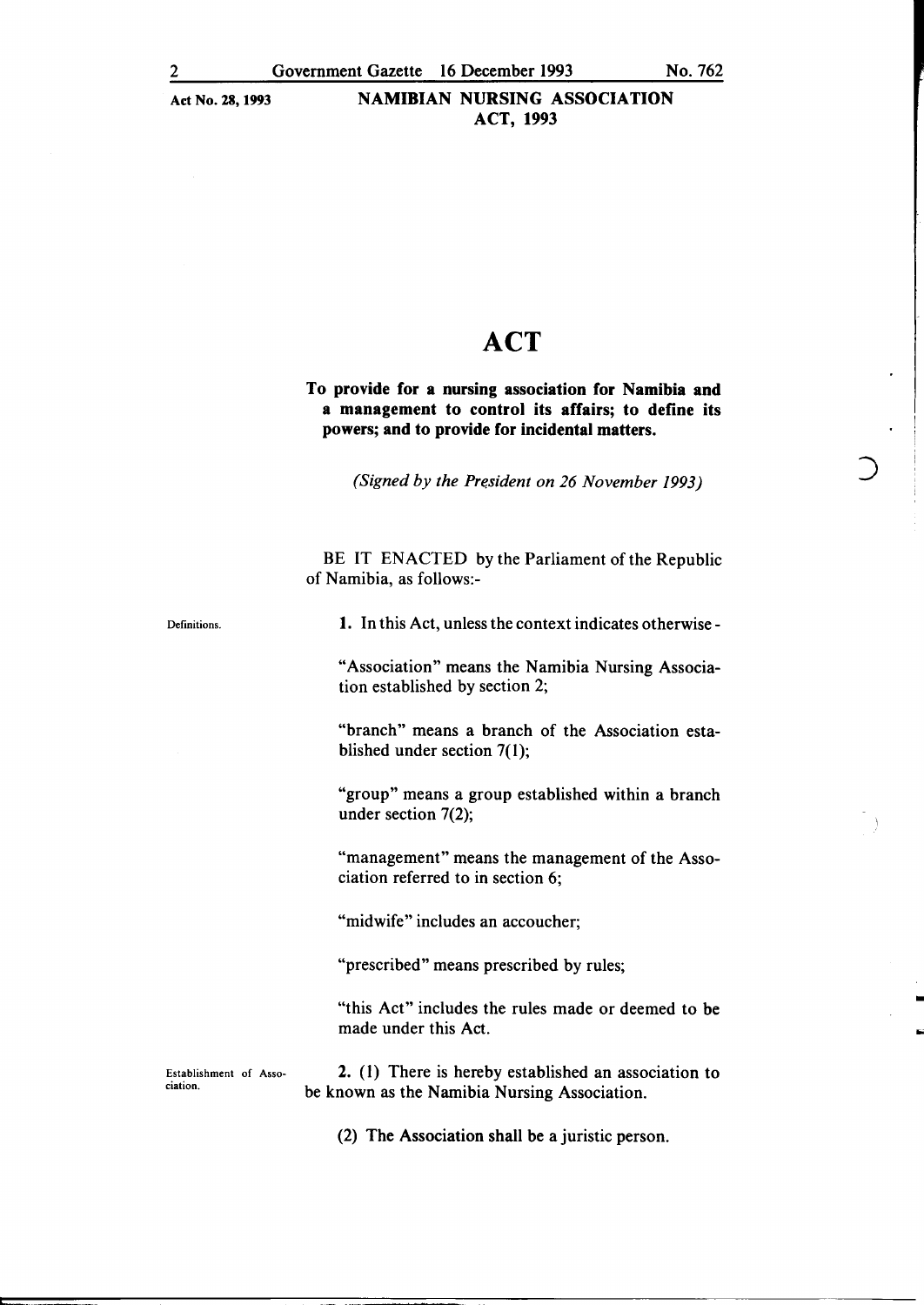| No. 762                           | 16 December 1993<br>Government Gazette<br>3                                                                                                                                                                     |
|-----------------------------------|-----------------------------------------------------------------------------------------------------------------------------------------------------------------------------------------------------------------|
| Act No. 28, 1993                  | <b>NAMIBIAN NURSING ASSOCIATION</b><br>ACT, 1993                                                                                                                                                                |
| Objects of Association.           | 3. The objects of the Association shall be -                                                                                                                                                                    |
|                                   | (a) the provision and development of an efficient and<br>adequate nursing service through research, nur-<br>sing education and management;                                                                      |
|                                   | (b) the promotion of primary health care in Namibia;                                                                                                                                                            |
|                                   | (c) the enhancement of the status, maintenance of the<br>integrity and the promotion of the interests of the<br>nursing profession in Namibia and interna-<br>tionally.                                         |
| Constitution of Associa-<br>tion. | 4. (1) The Association shall subject to the provisions<br>of this Act, consist of -                                                                                                                             |
|                                   | (a) all persons -                                                                                                                                                                                               |
|                                   | (i) who under any law -                                                                                                                                                                                         |
|                                   | (aa) are registered as nurses or midwives;                                                                                                                                                                      |
|                                   | (bb) are enrolled as nurses or midwives;                                                                                                                                                                        |
|                                   | (cc) are enrolled as nursing auxiliaries;                                                                                                                                                                       |
|                                   | (dd) are registered as student nurses or<br>student midwives; or                                                                                                                                                |
|                                   | (ee) are enrolled as pupil nurses or pupil<br>nursing auxiliaries;                                                                                                                                              |
|                                   | (ii) who are competent to be registered or en-<br>rolled as nurses, midwives or nursing auxi-<br>liaries,                                                                                                       |
|                                   | in Namibia and who have applied for member-<br>ship of the Association and paid the subscription<br>contemplated in section $12(d)$ ; and                                                                       |
|                                   | (b) any Namibian citizen or any other person law-<br>fully admitted to Namibia for permanent resi-<br>dence therein, and resident in Namibia, upon<br>whom the management has conferred honorary<br>membership. |

-

c

 $\subset$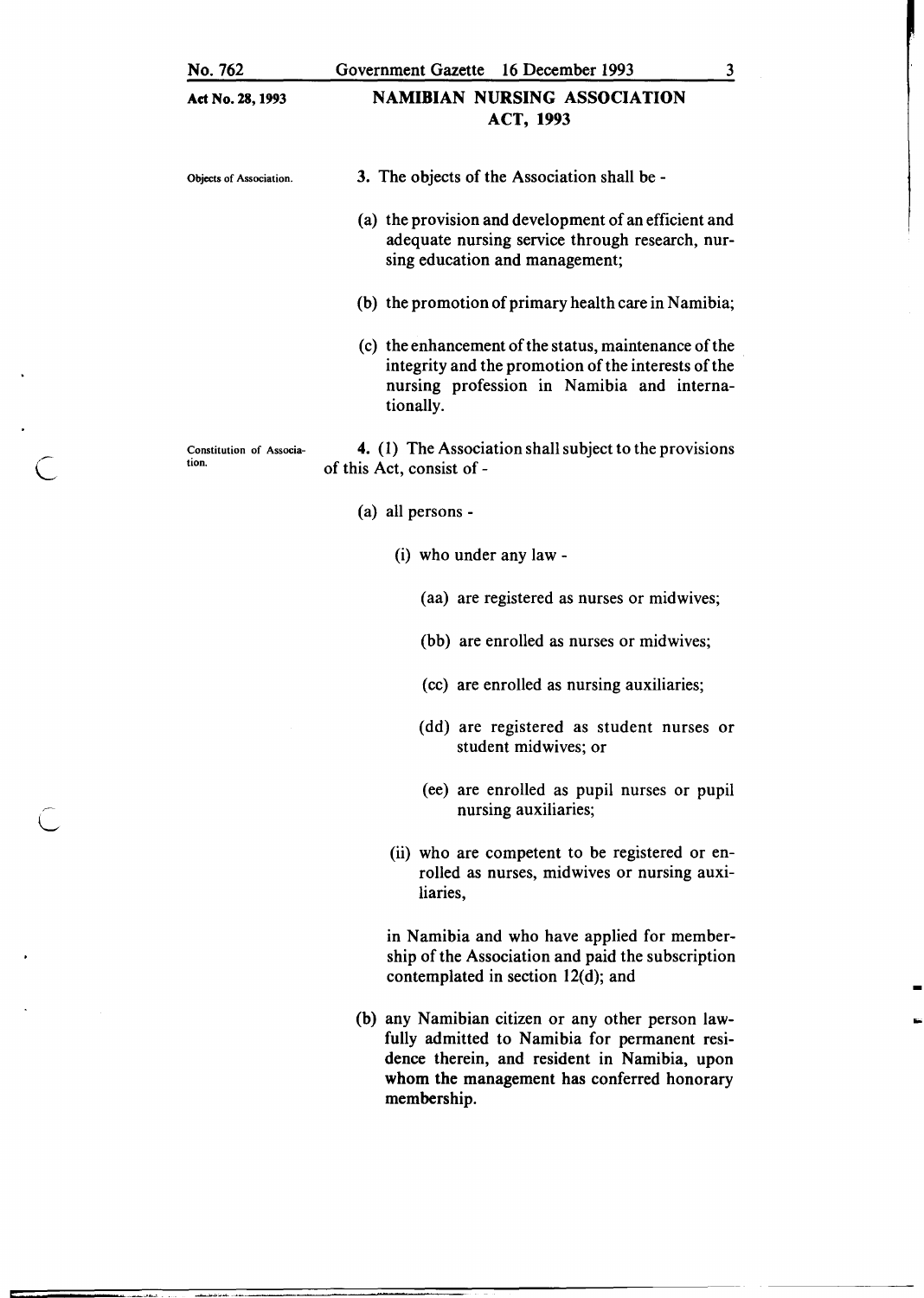#### Act No. 28, 1993 NAMIBIAN NURSING ASSOCIATION ACT, 1993

(2) Any person who is so registered or enrolled and who does not carry on his or her profession, may be exempted by the Association from liability towards it.

(3) Any person referred to in subsection (1) may by notice dispatched by registered post, resign as a member of the Association: Provided that no resignation shall become effective unless a period of at least one month has expired since such notice was dispatched.

Powers of Association. 5. For the purposes of achieving its objects, the Association may -

- (a) consider any matter affecting the nursing profession or the members thereof and make representations or take such action in connection therewith as the Association may deem advisable;
- (b) purchase, hire or otherwise acquire any property, whether movable or immovable, keep or sell or let or hypothecate or otherwise dispose of, or deal in any other manner with property acquired by it;
- (c) raise or borrow money on such terms and conditions as may be agreed upon;
- (d) accept donations and receive moneys offered or due to it;
- (e) apply its funds to the establishment of a reserve fund, or invest at its discretion any funds not immediately required for its affairs;
- (f) act as a trustee of any trust;
- (g) appoint an executive director and other officers or employees and determine their duties and conditions of service;
- (h) establish and control a sick or a provident or pension fund for the said director, officers and employees;

-

(i) arrange with any insurer for the provision of insurance cover for the president of the Association and other members of the management and for the said director and officers and employees,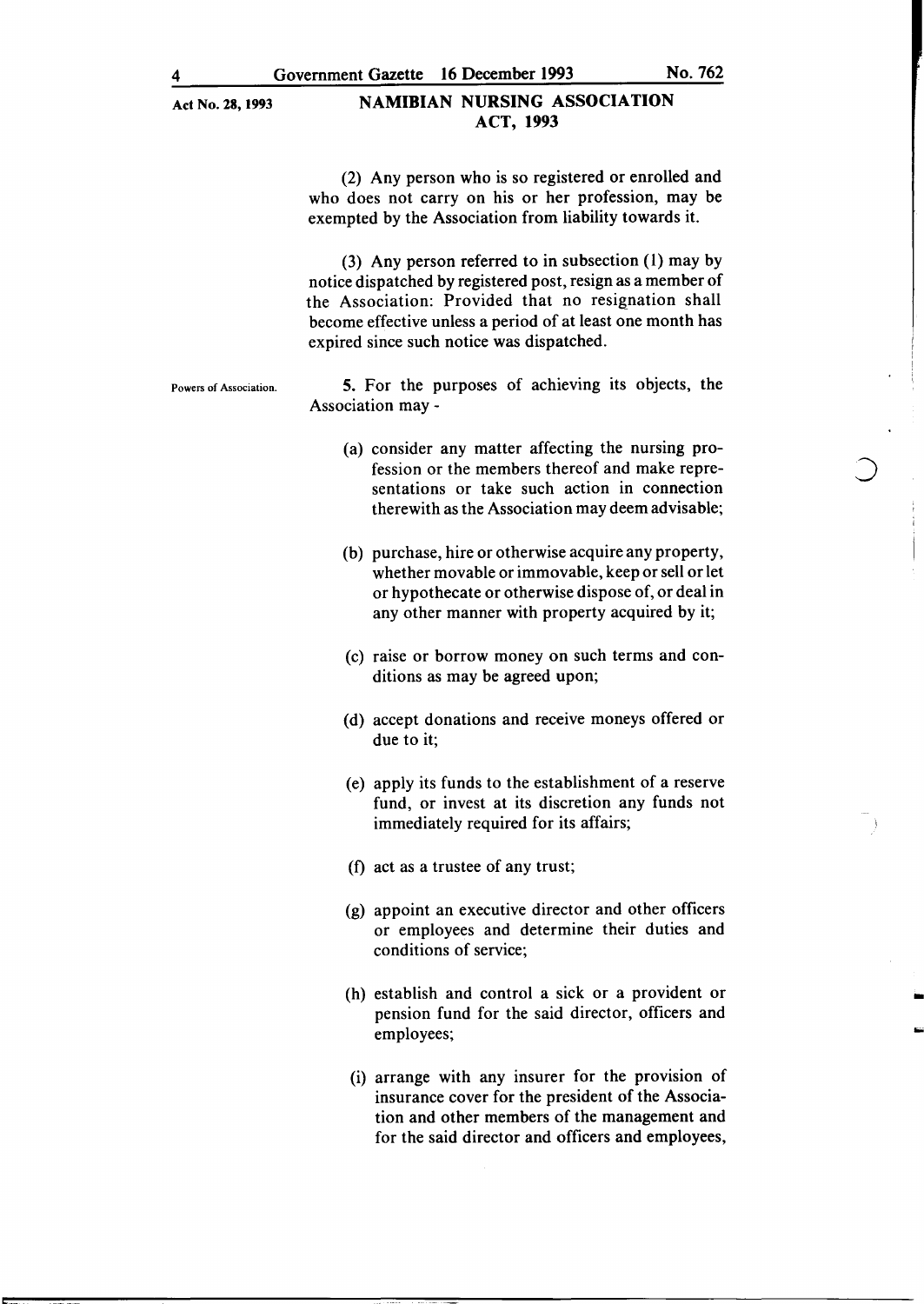c

#### Government Gazette 16 December 1993

## NAMIBIAN NURSING ASSOCIATION ACT, 1993

in respect of bodily injury, disability or death resulting solely and directly from an accident occurring in the course of the performance of their duties;

(j) pay the expenses incurred in connection with its administration,

and may generally, do anything that is conducive to the achievement of its objects and the exercise of its powers, whether or not it relates to any matter expressly mentioned in this section.

Management of Association. 6. ( 1) The affairs of the Association shall be controlled by the management of the Association, which shall exercise and perform the powers, duties and functions of the Association with due regard to the provisions of this Act.

- (2) The management shall consist of -
- (a) one member elected in the prescribed manner for every 100 members of each branch who are members referred to in section  $4(1)(a)(i)(aa)$  and (dd): Provided that only a registered nurse shall be so elected; and
- (b) two members elected in the prescribed manner by the members referred to in section  $4(1)(a)(i)(bb)$ and (cc): Provided that only enrolled nurses shall be so elected.
- (3) Notwithstanding the provisions of this Act-
- (a) the first management shall consist of the persons elected immediately before the commencement of this Act by the members of the Nursing Association of South West Africa, established by the Nursing Association of South West Africa Act, 1979 (Act 14 of 1979);
- (b) the election contemplated in paragraph (a) shall be deemed to have been lawfully held in terms of subsection (2) as if this Act had been in operation at the time of such election.

(4) No person other than a Namibian citizen or a person lawfully admitted to Namibia for permanent

5

-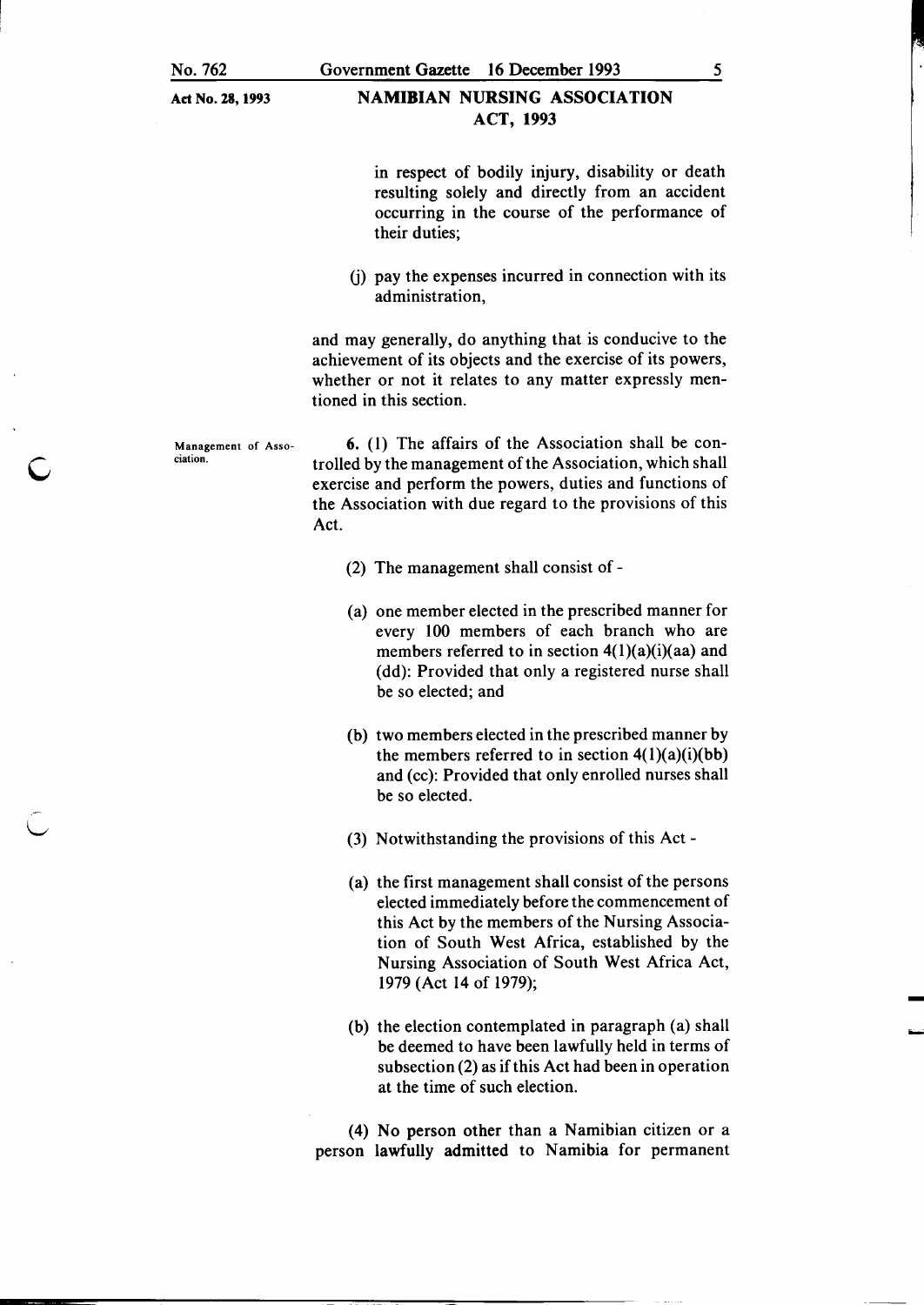#### Act No. 28,1993 NAMIBIAN NURSING ASSOCIATION ACT, 1993

residence therein, and resident in Namibia, may become a member of the management.

(5) A member of the management shall hold office for a period of five years, and shall after expiration of his or her term of office be eligible for a re-election for only one further term.

(6) A member of the management shall vacate his or her office if -

- (a) the estate of such member is sequestrated or such member enters into a compromise with his or her creditors;
- (b) such member 1s absent from more than two consecutive meetings of the management without its leave;
- (c) such member ceases to be a member of the Association;
- (d) such member is convicted of a criminal offence, whether in Namibia or elsewhere, in respect whereof a sentence to imprisonment without the option of a fine is imposed;
- (e) such member is of unsound mind and has been so declared by a competent court; or
- (f) such member submits a written notice to the management indicating his or her resignation as a member of the Management.

Structure of Association.  $\overline{7}$ . (1) The Association may establish branches for each of the regions into which it may divide Namibia: Provided that it shall establish at least seven such branches.

> (2) The Association may establish such groups within the branches as it considers fit.

-

(3) A committee may be elected for each branch or group by the members of the branch or group concerned and which shall consist of such number of members as the Association may determine.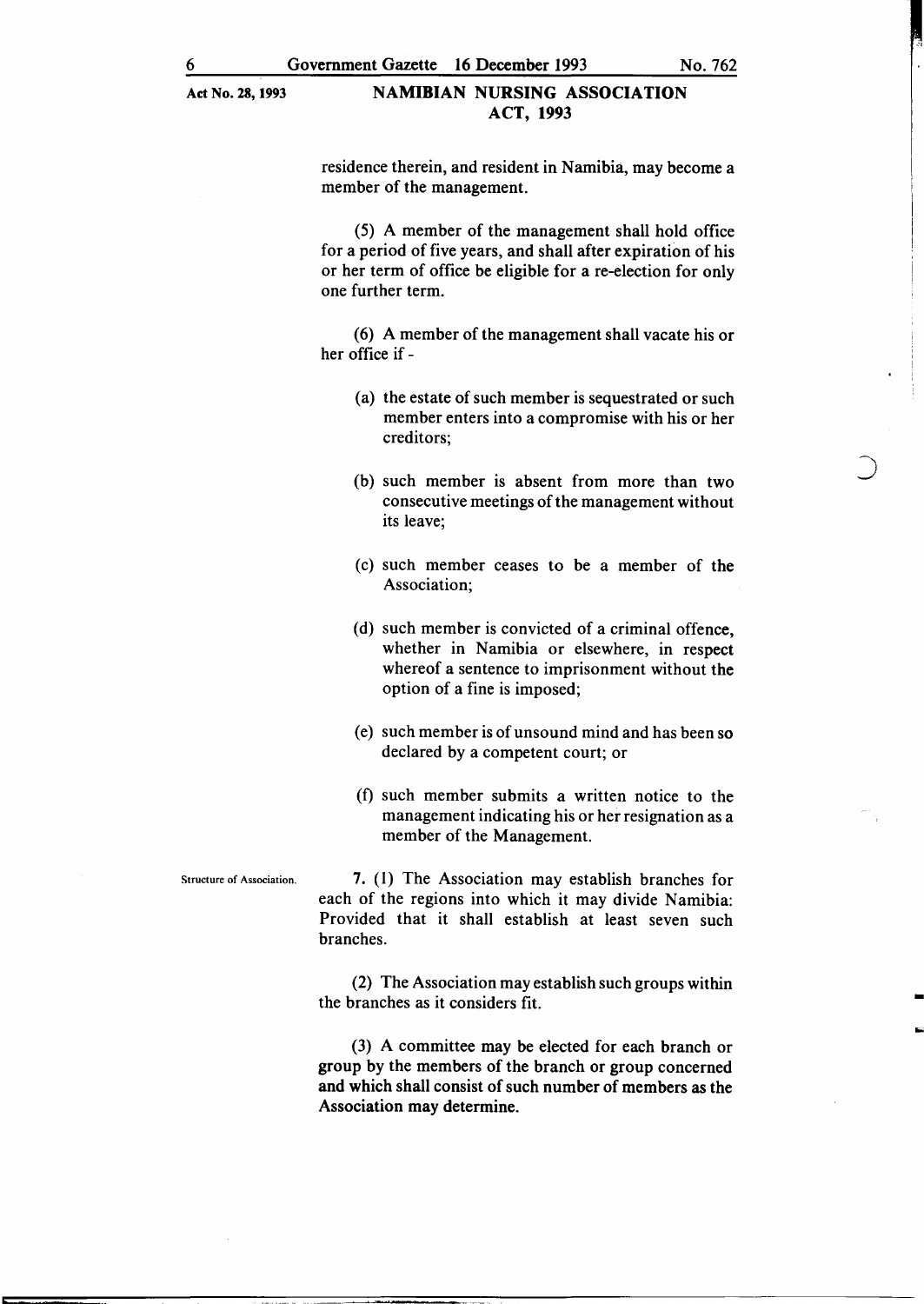Act No. 28, 1993

#### NAMIBIAN NURSING ASSOCIATION ACT, 1993

President, vice-president and treasurer.

8. (1) The members of every newly constituted management shall at the first meeting of that management elect from amongst themselves a president, vice-president and treasurer.

(2) A person who holds office as president, vicepresident or treasurer shall hold office during the term of office of a member of the management, unless he or she resigns sooner or ceases to be a member of the management.

(3) The vice-president may, when the president is absent or is for any reason unable to act as president, perform all the functions and exercise all the powers of the president.

(4) If both the president and the vice-president are absent from a meeting of the management, the members present shall elect one from amongst themselves to preside at the meeting and the person so presiding may at the meeting perform all the functions and exercise all the powers of the president.

(5) If the office of president, vice-president or treasurer becomes vacant, the members of the management shall at the first meeting after such vacancy has occurred, elect from amongst themselves a new president, vice-president or treasurer, as the case may be.

Committees of management.

9. The management may establish committees to assist it in the performance of its functions and appoint any person as a member of any such committee, whether or not such person is a member of the Association and may delegate any of its powers to any such committee.

Meetings of management. **10.** (1) Meetings of the management shall be held at the times and places determined by the management.

> (2) The majority of the members constituting the management shall form a quorum for a meeting of the management.

> (3) The decision of a majority of the members of the management present at any meeting of the management shall be the decision of the management: Provided that in the event of an equality of votes the person presiding at that meeting shall have a casting vote in addition to his or her deliberative vote.

7

-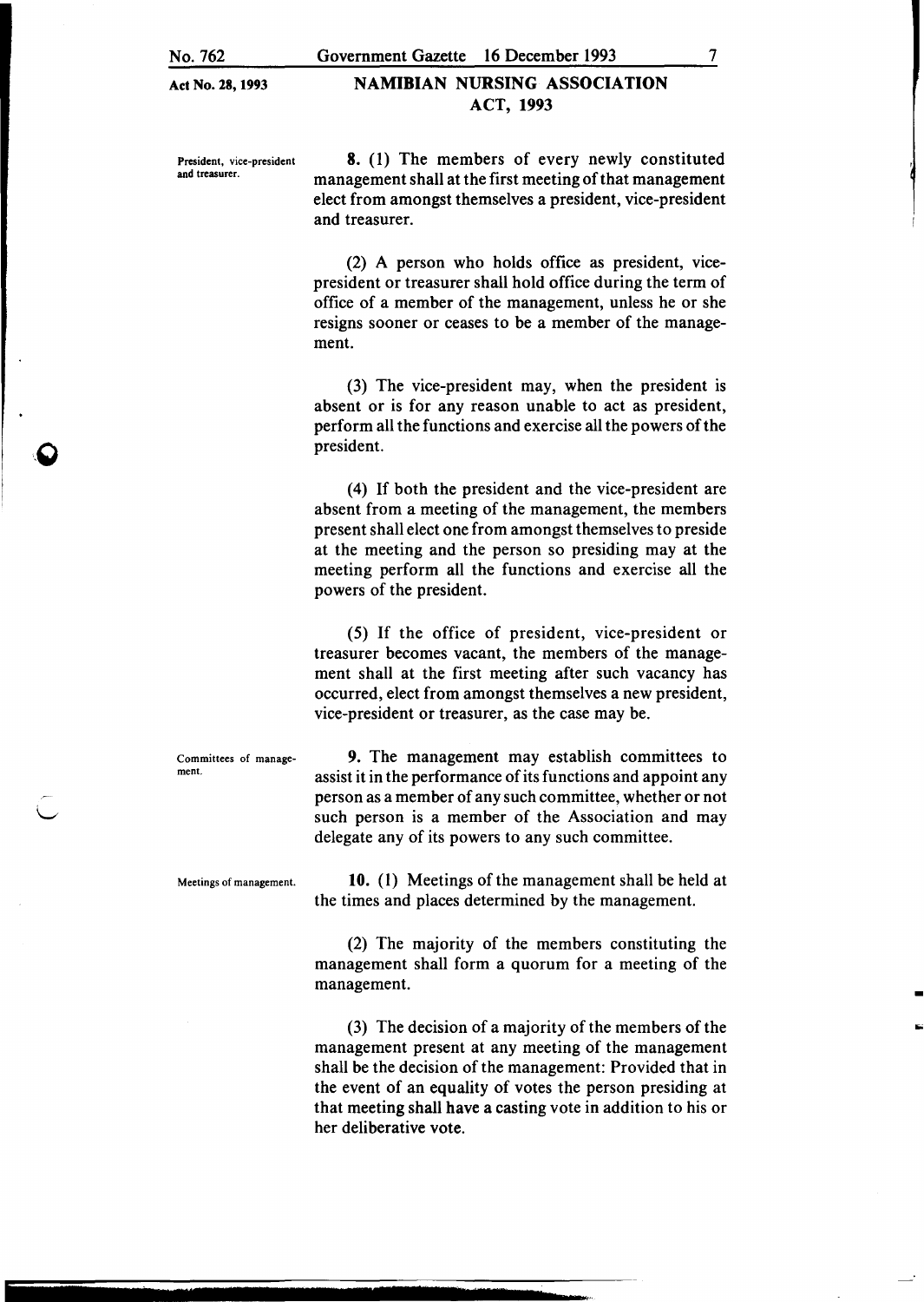### Act No. 28,1993 NAMIBIAN NURSING ASSOCIATION ACT, 1993

Meetings of Association. 11. (1) There shall be held at least twice during the term of office of the management, meetings of the Association at the times and places determined by the management: Provided that the management may at any time convene a special meeting of the Association and it shall convene a special meeting on a reasoned request in writing by at least 50 members of the Association and such meeting shall be held at the time and place determined by the management.

> (2) The quorum for any such meeting shall be prescribed.

(3) The decision of the majority of the members present at a meeting of the Association shall be the decision of the Association.

Regulations.

12. The management may make rules by notice in the *Gazette* relating to -

- (a) the election by way of secret ballot of members of the management;
- (b) the admission of persons referred to in section  $4(1)(a)(ii)$  and (b) as members of the Association;
- (c) the circumstances in which the Association may terminate the membership of any person or a member may be exempted from any liability towards the Association;
- (d) the subscription payable by members or categories of members of the Association;
- (e) the rights, privileges, duties and liabilities of members or categories of members of the Association;
- (f) the allowances which may be paid to members of the management when engaged in the affairs of the Association;

•

- (g) the criteria for membership of a branch or group;
- (h) the holding of and procedure at meetings of the Association, the management, a committee, branch or group;